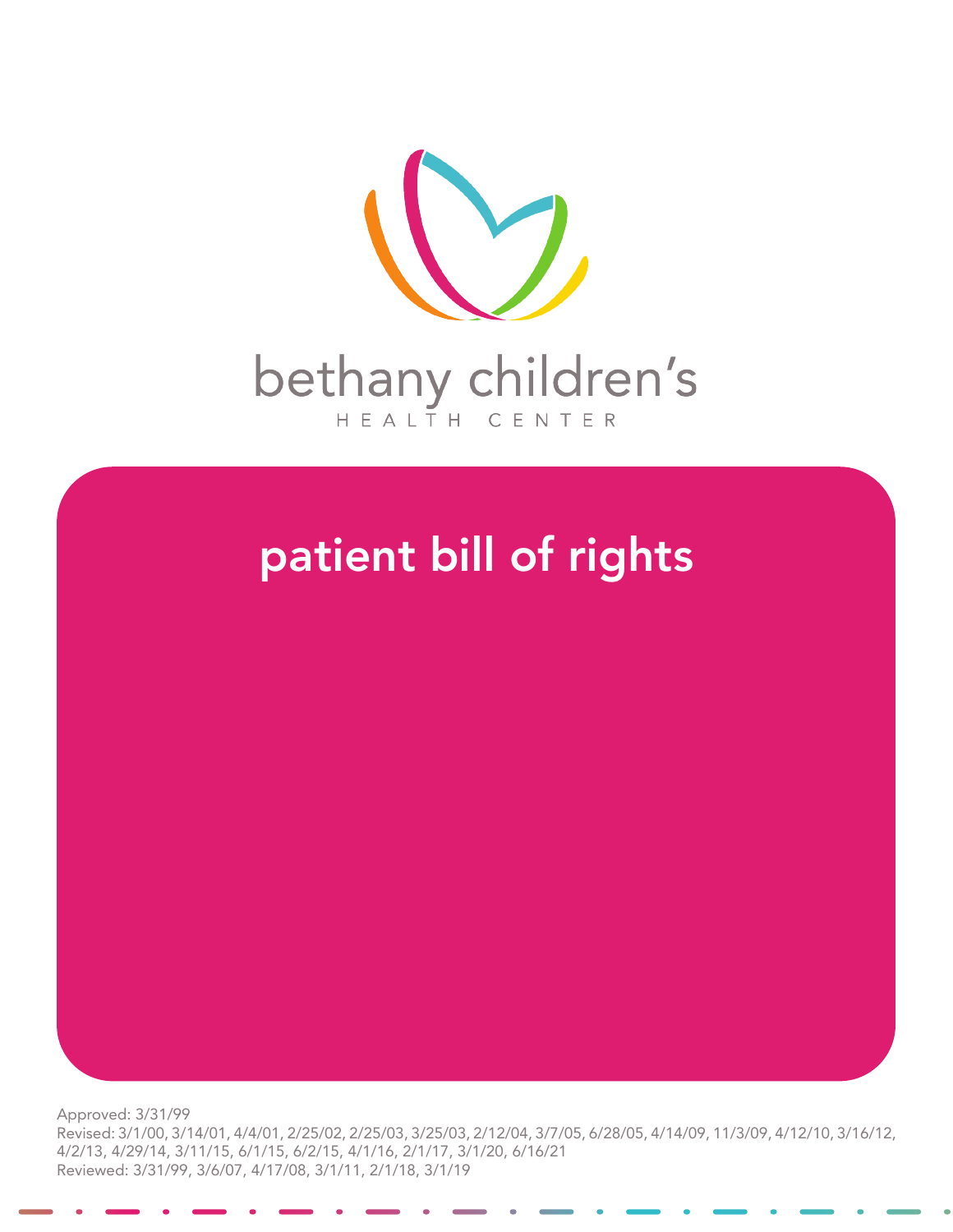## bill of rights for the patients and their guardian or representative

Bethany Children's Health Center affirms the following rights of the patient/guardian:

- 1. To be provided information, at the time of admission, of these rights and rules and regulations governing their conduct and responsibilities.
- 2. To be provided with information and explained in a language or manner that can be understood. Bethany Children's will arrange translation, assistive devices or other modalities as necessary to assist with understanding these rights and the care that is provided.
- 3. To have a family member or representative of their choice and their own physician notified promptly of his or her admission to Bethany Children's.
- 4. To know the professional status of any person providing their care including the reasons for any proposed change in the professional staff responsible for their care.
- 5. To be informed of and have access to the cost of available services, related charges, and source of Bethany Children's reimbursement for their services. This includes charges for services not covered by Bethany Children's daily per diem rate (Medicaid or private insurance payment) and any limitations which may be placed on their care within a reasonable period of time.
- 6. Personal and medical records will be treated as confidential. Release of information from the records to persons outside the facility without a need to know may be refused by the patient and/or their legal guardian or representative, except in the case of transfer to another healthcare institution, (i.e., Acute Care Hospital) or as required by law or third-party payment contract.
- 7. To access their own medical information, request amendments to the medical record, to an accounting of disclosures of private health information, and granting or declining permission to release personal health information in emergent and non-emergent situations within a reasonable period of time.
- 8. To information regarding the initiation, review, and when possible, resolution of patient concerns regarding quality of care.
- 9. To participate in the development and implementation of their plan of care. To make informed decisions regarding their care. These rights include being informed of the health status, involved in the care planning and treatment, and the right to request or refuse treatment to the extent permitted by law. In case of such refusal, the patient is entitled to other appropriate care and services that Bethany Children's provides or transfer to another hospital or health care institution.
- 10. To know the reasons for their transfer either within or outside Bethany Children's.
- 11. To be fully informed of and to consent or refuse to participate in any unusual, experimental or research project without compromising their access to services.
- 12. To know the relationship(s) of Bethany Children's to other persons or organizations participating in the provision of their care.
- 13. To formulate advanced directives and to have hospital staff and practitioners who provide care in Bethany Children's comply with such directives.
- 14. To receive care in a safe environment and freedom from all forms of abuse, neglect, or harassment.
- 15. To have pain treated as effectively as possible.
- 16. To be free from restraints of any form that are not medically necessary.
- 17. Patients will be treated with consideration, respect, and in full recognition of their dignity and individuality including privacy in treatments and personal care. A patient's right to privacy may be limited during situations where the person must be continuously observed to ensure their safety such as to manage violence or self-destructive behavior or when the patient is under suicide precautions.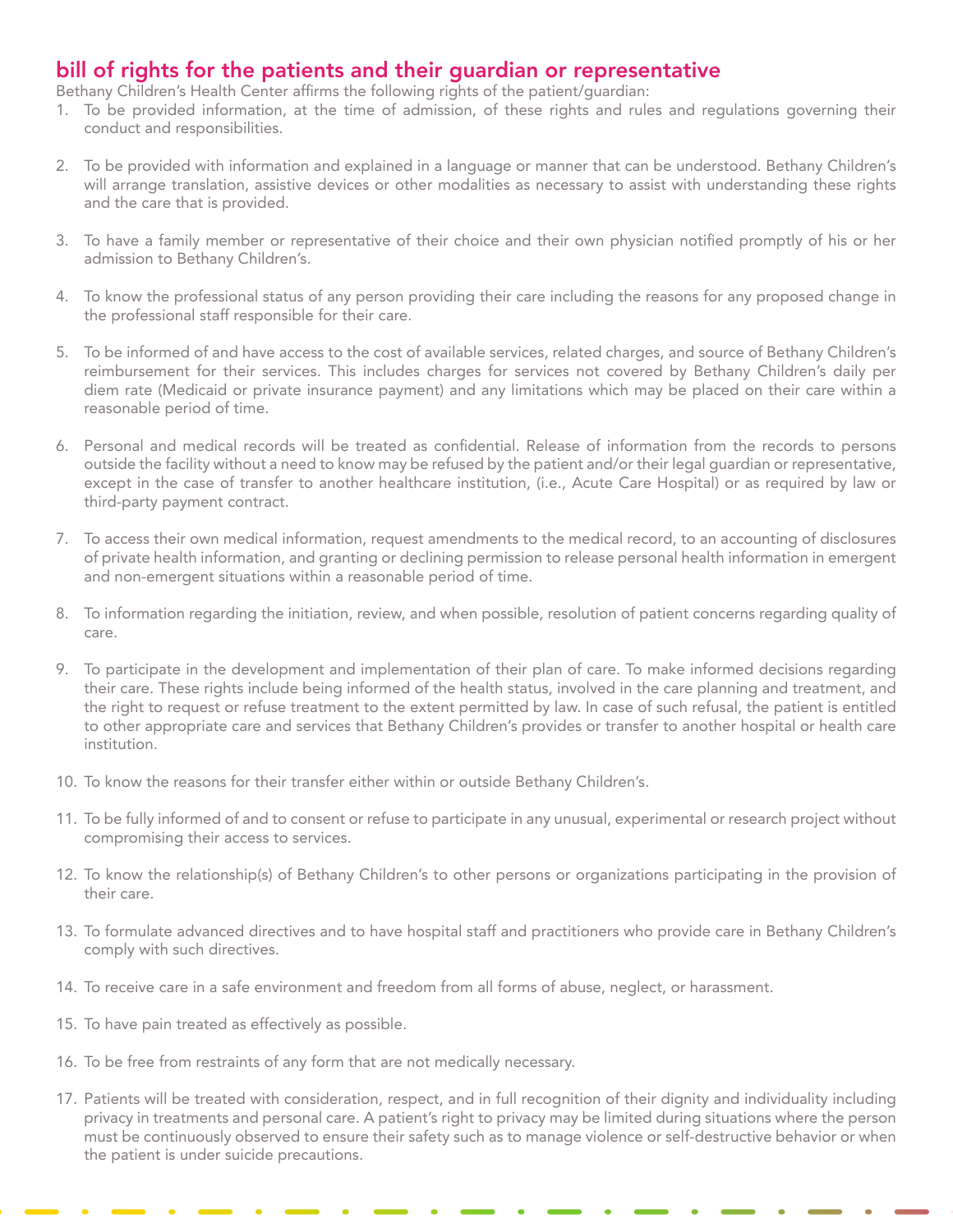- 18. To receive visitors, communicate, and associate privately with persons of their choice. To send/receive unopened mail unless deemed medically inadvisable or to do so would infringe upon the rights of other patients, and/or present security risks to the patient, other patients, or staff.
- 19. Patients may retain and use their personal clothing and possessions as space permits, unless to do so would infringe upon the rights of other patients, and unless deemed medically inadvisable.
- 20. For patients in the Complex Care (CC) services, the patients, parents or guardians, attending physician, and the responsible agency, if any, are consulted at least 2 weeks, but not more than 30 days in advance of transfer or discharge of any patient, except in the case of an emergency, which would also include a risk to the safety of the patient or other patients and staff.
- 21. Patients and/or their representatives may seek review by Bethany Children's quality improvement organization, Teligen, (1-800-383-2856) for any concerns of quality of care, coverage decisions, or to appeal to a premature discharge.
- 22. To understand the facility's services and process, as well as receive interdisciplinary plan of care documentation as soon as it's available.
- 23. Access to self-help and advocacy support services. Assistance with this can be obtained through Social Services.

All rights and responsibilities of the patient are transferred to the patient's guardians, or sponsoring agency where: (1) Patient is legally determined incompetent in accordance with the state law; or

- (2) Patient has been found by their physician to be medically incapable of understanding these rights; or
- (3) Patient exhibits a communication barrier.

The above Bill of Rights for the Patients and their Parents or Guardians must be modified, as deemed appropriate by professional and medical staff, based on age, mental restrictions or cognitive ability of the patient wishing to exercise their rights.

## responsibilities of the patient and/or their legal guardian or representative

- 1. You have the responsibility to treat others including patients, their visitors and hospital staff with the same kindness, respect and value that you would want for yourself and your family.
- 2. To respect and comply with the policies of Bethany Children's.
- 3. To be open and honest concerning present illnesses, past hospitalizations, and other health related matters.
- 4. To acknowledge immediately if you do not understand the instructions given you concerning your health or if you think you will not be able to comply with such instructions.
- 5. To maintain personal and financial honesty with respect to healthcare services provided and to report additional sources of income that might affect payment for services (child support payments, legal settlement, child's trust fund, private insurance, etc.).
- 6. To assure that contact/ visitors information is updated at all times.
- 7. To designate other emergency contacts in the event we cannot reach the legal guardian or representative.
- 8. To be available at all times to provide medical consent.
- 9. To accompany the patient to scheduled clinic appointments outside the facility.
- 10. To be present with the patient during hospitalizations, surgeries, or other treatments.